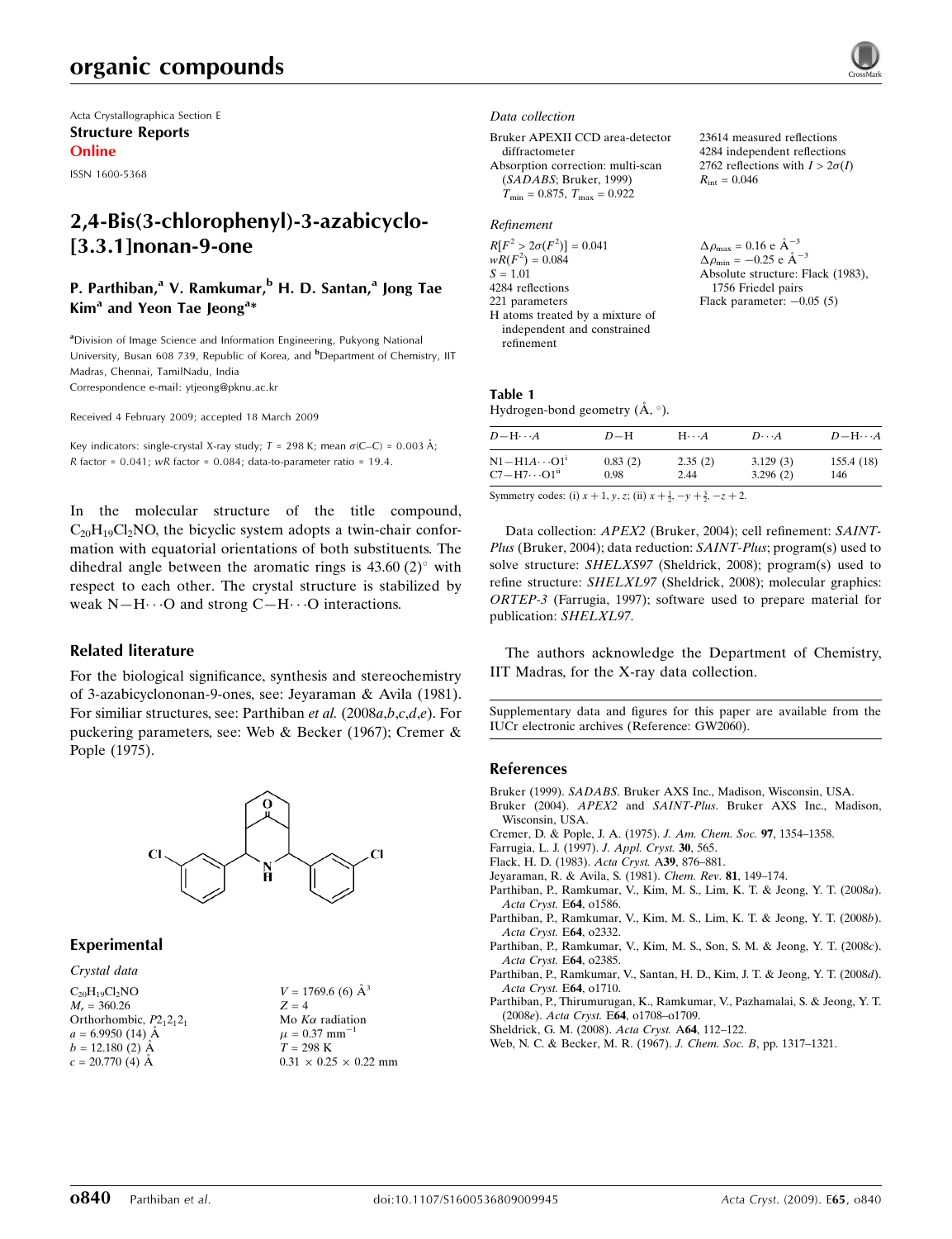# **supporting information**

*Acta Cryst.* (2009). E**65**, o840 [doi:10.1107/S1600536809009945]

# **2,4-Bis(3-chlorophenyl)-3-azabicyclo[3.3.1]nonan-9-one**

## **P. Parthiban, V. Ramkumar, H. D. Santan, Jong Tae Kim and Yeon Tae Jeong**

### **S1. Comment**

Due to their biological significance (Jeyaraman & Avila, 1981), the synthesis and stereochemistry of 3-azabicyclononan-9-ones are more important in current affairs (Parthiban *et al.*, 2008*a,b,c,d,e*). The title compound  $C_{20}$  H<sub>19</sub> Cl<sub>2</sub> N O, exists in twin-chair conformation with equatorial orientations of the *meta* chlorophenyl groups on both sides of the secondary amino group with the torsion angles of C8—C2—C1—C9 and C8—C6—C7—C15 are -177.78 (4)and  $177.42$  (3) $^{\circ}$ , respectively. A study of torsion angles, asymmetry parameters and least-squares plane calculation shows that the piperidine ring adopts near ideal chair conformation with the deviation of ring atoms N1 and C8 from the C1/C2/C6/C7 plane by -0.669 (2) and 0.704 (3) Å, respectively,  $Q_T = 0.617$  (2) Å,  $q(2)=0.021$  (2) and  $q(3)=0.617$  (2) Å,  $\theta$  $= 2.71$  (19)°. (Cremer & Pople, 1975; Web & Becker, 1967) whereas the cyclohexane ring deviate from the ideal chair conformation; the cyclohexane atoms C4 and C8 deviate from the C2/C3/C5/C6 plane by -0.545 (4) and 0.714 (3)°, respectively,  $Q_T = 0.562$  (2) Å,  $q(2)=0.128$  (2) and  $q(3)=0.549$  (2) Å,  $\theta = 12.7$  (2)°. (Cremer & Pople, 1975). The aryl groups are oriented at an angle of 43.60 (2)° to each other.

The crystal structure is stabilized by weak N—H…O (3.129 (3)Å and strong C—H…O interactions  $\lbrack \text{C1--H}$ …O 1  $(3.46 \text{ (3)}\text{\AA}$  and C7—H···O1 3.296 (2)  $\text{\AA}$ . Interestingly, the same acceptor O1 is involved in trifurcated hydrogen bond with N1,C1 and C7 where the Oxygen atoms is at the apex forming a tripyramidal.

### **S2. Experimental**

A mixture of cyclohexanone (0.05 mol) and *meta* chlorobenzaldehyde (0.1 mol) was added to a warm solution of ammonium acetate (0.075 mol) in 50 ml of absolute ethanol. The mixture was gently warmed on a hot plate till the yellow color was formed during the mixing of the reactants and cooled to room temperature. Then 50 ml of ether was added and allowed to stir over night at room temperature. At the end, the crude azabicyclic ketone was separated by filtration and washed with 1:5 ethanol-ether mixture till the solid became colourless. Recrystallization of the compound from ethanol gave X-ray diffraction quality crystals of 2,4-bis(3-chlorophenyl)-3-azabicyclo[3.3.1]nonan-9-one.

### **S3. Refinement**

Nitrogen H atoms were located in a difference Fourier map and refined isotropically. Other hydrogen atoms were fixed geometrically and allowed to ride on the parent carbon atoms, with aromatic C—H =0.93 Å, aliphatic C—H = 0.98Å and methylen C—H = 0.97 Å. The displacement parameters were set for phenyl,methylen and aliphatic H atoms at  $U_{iso}(H)$  =  $1.2U_{eq}(C)$ .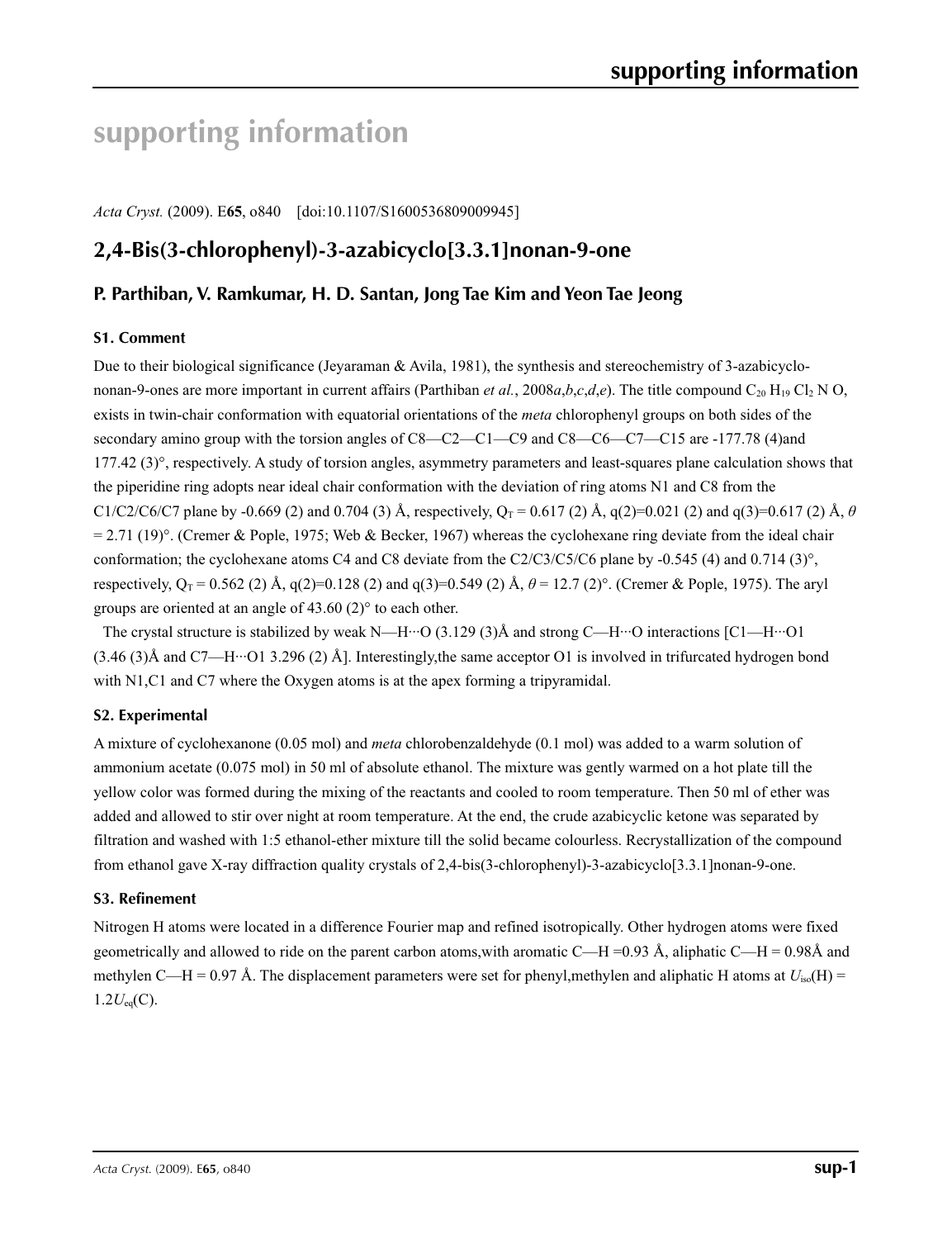

## **Figure 1**

*ORTEP* of the molecule with atoms represented as 30% probability ellipsoids.



## **Figure 2**

Packing diagram of molecules showing the N—H···O and C—H···O interactions.

### **2,4-Bis(3-chlorophenyl)-3-azabicyclo[3.3.1]nonan-9-one**

| Crystal data               |                                 |
|----------------------------|---------------------------------|
| $C_{20}H_{19}Cl_2NO$       | $b = 12.180(2)$ Å               |
| $M_r = 360.26$             | $c = 20.770(4)$ Å               |
| Orthorhombic, $P2_12_12_1$ | $V = 1769.6$ (6) Å <sup>3</sup> |
| Hall symbol: P 2ac 2ab     | $Z=4$                           |
| $a = 6.9950$ (14) Å        | $F(000) = 752$                  |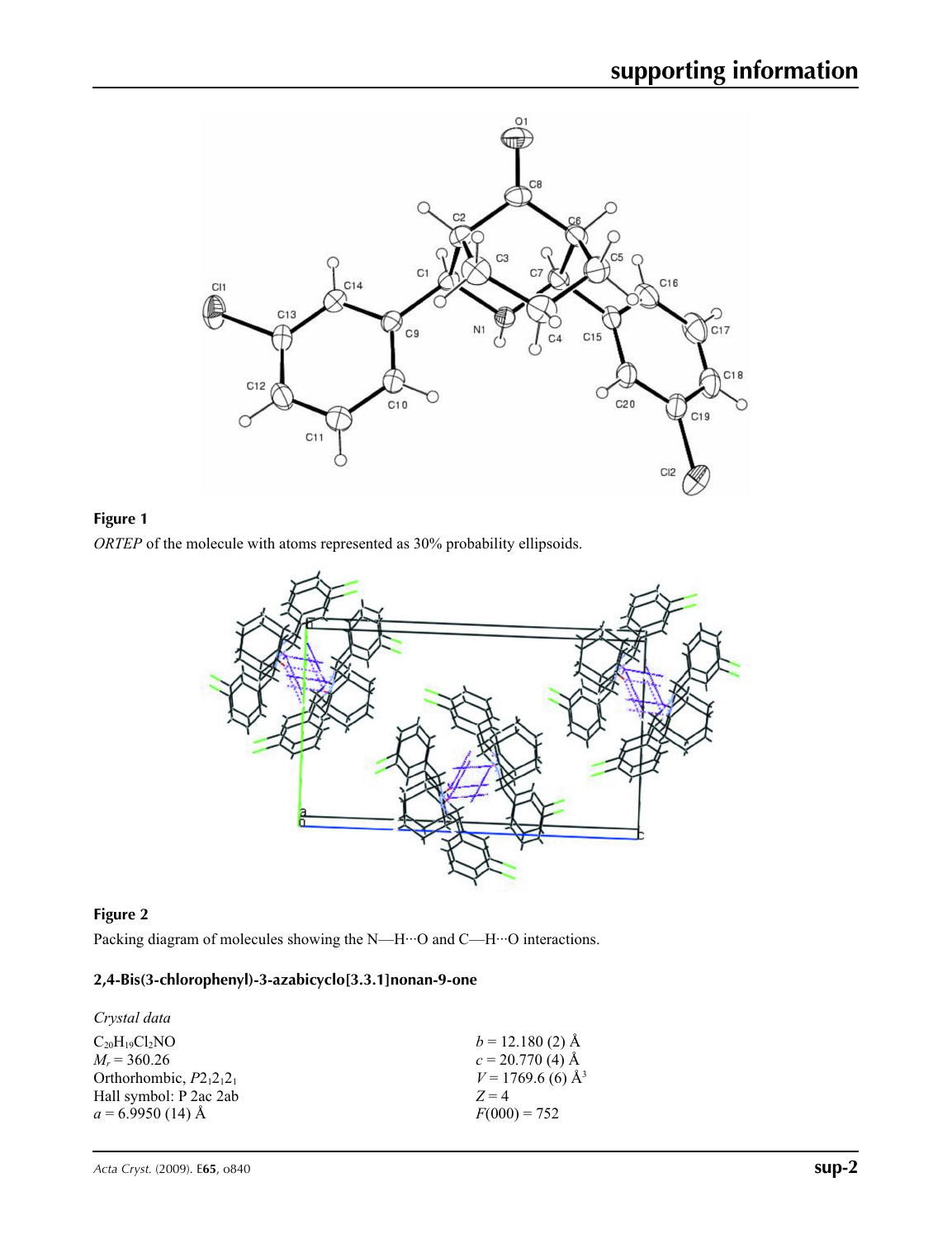$D_x = 1.352$  Mg m<sup>-3</sup> Mo *Kα* radiation, *λ* = 0.71073 Å Cell parameters from 5421 reflections  $\theta$  = 2.6–22.5°

*Data collection*

Bruker APEXII CCD area-detector diffractometer Radiation source: fine-focus sealed tube Graphite monochromator *ω* scans Absorption correction: multi-scan (*SADABS*; Bruker, 1999)  $T_{\text{min}} = 0.875$ ,  $T_{\text{max}} = 0.922$ 

*Refinement*

Refinement on *F*<sup>2</sup> Least-squares matrix: full *R*[ $F^2 > 2\sigma(F^2)$ ] = 0.041  $wR(F^2) = 0.084$  $S = 1.01$ 4284 reflections 221 parameters 0 restraints Primary atom site location: structure-invariant direct methods Secondary atom site location: difference Fourier map Hydrogen site location: inferred from neighbouring sites H atoms treated by a mixture of independent and constrained refinement  $w = 1/[\sigma^2 (F_o^2) + (0.0341P)^2 + 0.181P]$ where  $P = (F_o^2 + 2F_c^2)/3$  $(\Delta/\sigma)_{\text{max}} = 0.002$  $\Delta\rho_{\text{max}} = 0.16$  e Å<sup>-3</sup>  $\Delta \rho_{\rm min} = -0.25$  e Å<sup>-3</sup> Absolute structure: Flack (1983), 1756 Friedel pairs Absolute structure parameter: −0.05 (5)

 $\mu$  = 0.37 mm<sup>-1</sup>  $T = 298 \text{ K}$ Block, colourless  $0.31 \times 0.25 \times 0.22$  mm

 $R_{\text{int}} = 0.046$ 

 $h = -8 \rightarrow 9$  $k = -16 \rightarrow 16$ *l* = −27→16

23614 measured reflections 4284 independent reflections 2762 reflections with  $I > 2\sigma(I)$ 

 $\theta_{\text{max}} = 28.3^{\circ}, \theta_{\text{min}} = 2.6^{\circ}$ 

### *Special details*

**Geometry**. All e.s.d.'s (except the e.s.d. in the dihedral angle between two l.s. planes) are estimated using the full covariance matrix. The cell e.s.d.'s are taken into account individually in the estimation of e.s.d.'s in distances, angles and torsion angles; correlations between e.s.d.'s in cell parameters are only used when they are defined by crystal symmetry. An approximate (isotropic) treatment of cell e.s.d.'s is used for estimating e.s.d.'s involving l.s. planes. **Refinement**. Refinement of  $F^2$  against ALL reflections. The weighted *R*-factor wR and goodness of fit *S* are based on *F*<sup>2</sup> , conventional *R*-factors *R* are based on  $F$ , with  $F$  set to zero for negative  $F^2$ . The threshold expression of  $F^2 > \sigma(F^2)$  is used only for calculating *R*-factors(gt) *etc*. and is not relevant to the choice of reflections for refinement. *R*-factors based on *F*<sup>2</sup> are statistically about twice as large as those based on *F*, and *R*factors based on ALL data will be even larger.

*Fractional atomic coordinates and isotropic or equivalent isotropic displacement parameters (Å<sup>2</sup>)* 

|                | х            |             | z           | $U_{\rm iso}*/U_{\rm eq}$ |  |
|----------------|--------------|-------------|-------------|---------------------------|--|
| C <sub>1</sub> | 0.1155(3)    | 0.91094(15) | 0.96470(9)  | 0.0351(5)                 |  |
| H1             | 0.0839       | 0.8690      | 1.0035      | $0.042*$                  |  |
| C <sub>2</sub> | $-0.0754(3)$ | 0.94712(17) | 0.93253(10) | 0.0425(5)                 |  |
| H <sub>2</sub> | $-0.1483$    | 0.9910      | 0.9635      | $0.051*$                  |  |
| C <sub>3</sub> | $-0.0574(3)$ | 1.01301(18) | 0.86920(11) | 0.0522(6)                 |  |
| H3A            | $-0.1829$    | 1.0398      | 0.8571      | $0.063*$                  |  |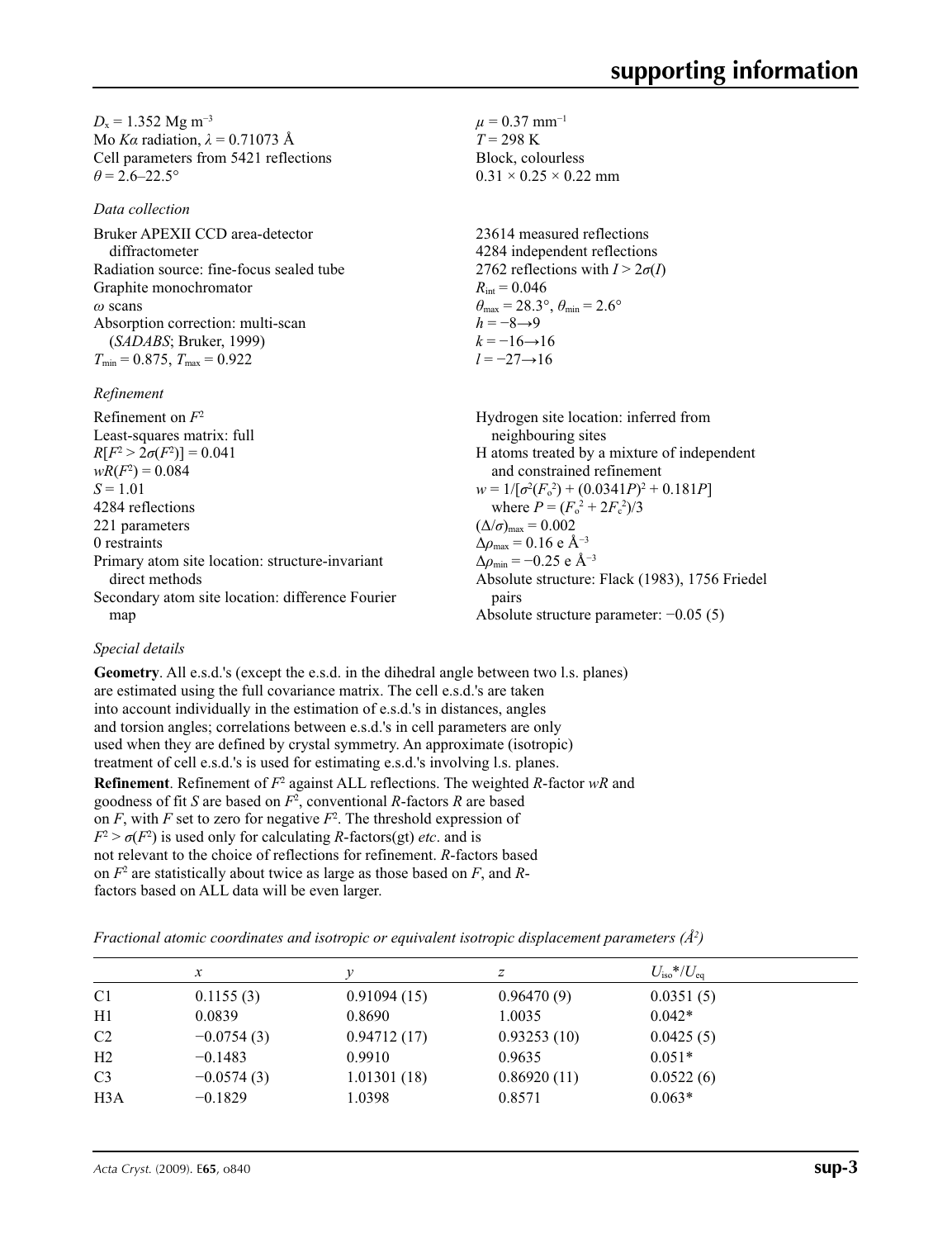| H3B              | 0.0236       | 1.0763       | 0.8768      | $0.063*$    |
|------------------|--------------|--------------|-------------|-------------|
| C4               | 0.0248(4)    | 0.94740(18)  | 0.81344(10) | 0.0517(6)   |
| H <sub>4</sub> A | 0.0035       | 0.9874       | 0.7737      | $0.062*$    |
| H4B              | 0.1617       | 0.9400       | 0.8193      | $0.062*$    |
| C <sub>5</sub>   | $-0.0633(3)$ | 0.83391(19)  | 0.80751(10) | 0.0493(6)   |
| H <sub>5</sub> A | 0.0141       | 0.7906       | 0.7782      | $0.059*$    |
| H5B              | $-0.1894$    | 0.8411       | 0.7886      | $0.059*$    |
| C6               | $-0.0815(3)$ | 0.77124(16)  | 0.87165(10) | 0.0405(5)   |
| H <sub>6</sub>   | $-0.1583$    | 0.7050       | 0.8646      | $0.049*$    |
| C7               | 0.1088(3)    | 0.73829(16)  | 0.90524(9)  | 0.0373(5)   |
| H7               | 0.0767       | 0.7017       | 0.9459      | $0.045*$    |
| C8               | $-0.1852(3)$ | 0.84501(17)  | 0.91799(9)  | 0.0417(5)   |
| C9               | 0.2390(3)    | 1.00628(15)  | 0.98456(9)  | 0.0353(5)   |
| C10              | 0.3661(3)    | 1.05578(17)  | 0.94271(10) | 0.0485(6)   |
| H10              | 0.3780       | 1.0292       | 0.9009      | $0.058*$    |
| C11              | 0.4763(4)    | 1.14476(18)  | 0.96219(12) | 0.0589(7)   |
| H11              | 0.5609       | 1.1773       | 0.9334      | $0.071*$    |
| C12              | 0.4608(3)    | 1.18510 (18) | 1.02405(11) | 0.0514(6)   |
| H12              | 0.5330       | 1.2452       | 1.0372      | $0.062*$    |
| C13              | 0.3367(3)    | 1.13481(15)  | 1.06568(10) | 0.0430(5)   |
| C14              | 0.2249(3)    | 1.04678(16)  | 1.04695(9)  | 0.0399(5)   |
| H14              | 0.1404       | 1.0148       | 1.0760      | $0.048*$    |
| C15              | 0.2255(3)    | 0.65933(15)  | 0.86531(10) | 0.0388(5)   |
| C16              | 0.2048(3)    | 0.54727(17)  | 0.87560(12) | 0.0543(6)   |
| H16              | 0.1230       | 0.5222       | 0.9077      | $0.065*$    |
| C17              | 0.3056(4)    | 0.47232(18)  | 0.83825(15) | 0.0679(8)   |
| H17              | 0.2895       | 0.3975       | 0.8453      | $0.081*$    |
| C18              | 0.4283(4)    | 0.5073(2)    | 0.79115(13) | 0.0619(7)   |
| H18              | 0.4961       | 0.4570       | 0.7664      | $0.074*$    |
| C19              | 0.4494(3)    | 0.61781(19)  | 0.78124(12) | 0.0514(6)   |
| C20              | 0.3510(3)    | 0.69381(17)  | 0.81787(10) | 0.0457(5)   |
| H20              | 0.3692       | 0.7684       | 0.8106      | $0.055*$    |
| Cl1              | 0.32230(11)  | 1.18133(5)   | 1.14500(3)  | 0.0681(2)   |
| Cl2              | 0.60281(11)  | 0.66335(6)   | 0.72080(3)  | 0.0794(2)   |
| N1               | 0.2172(3)    | 0.83753(13)  | 0.92051(8)  | 0.0358(4)   |
| O <sub>1</sub>   | $-0.3405(2)$ | 0.82264(14)  | 0.94107(7)  | 0.0583(4)   |
| H1A              | 0.324(3)     | 0.8184(15)   | 0.9342(9)   | $0.033(6)*$ |
|                  |              |              |             |             |

*Atomic displacement parameters (Å2 )*

|                | $U^{11}$   | $L^{22}$   | $I^{\beta 3}$ | $U^{12}$      | $U^{13}$      | $L^{23}$      |
|----------------|------------|------------|---------------|---------------|---------------|---------------|
| C <sub>1</sub> | 0.0369(12) | 0.0377(11) | 0.0307(9)     | $-0.0016(9)$  | 0.0059(9)     | $-0.0005(9)$  |
| C2             | 0.0360(12) | 0.0472(12) | 0.0443(12)    | 0.0048(10)    | 0.0048(10)    | $-0.0061(10)$ |
| C <sub>3</sub> | 0.0502(15) | 0.0476(13) | 0.0587(15)    | 0.0068(11)    | $-0.0079(12)$ | 0.0076(11)    |
| C <sub>4</sub> | 0.0549(14) | 0.0579(14) | 0.0421(12)    | $-0.0040(12)$ | $-0.0058(11)$ | 0.0153(11)    |
| C <sub>5</sub> | 0.0462(14) | 0.0647(14) | 0.0370(11)    | 0.0005(12)    | $-0.0065(10)$ | 0.0008(11)    |
| C <sub>6</sub> | 0.0358(12) | 0.0435(12) | 0.0421(12)    | $-0.0079(10)$ | $-0.0046(10)$ | $-0.0016(9)$  |
| C7             | 0.0386(12) | 0.0371(11) | 0.0363(11)    | $-0.0059(10)$ | $-0.0013(9)$  | 0.0008(9)     |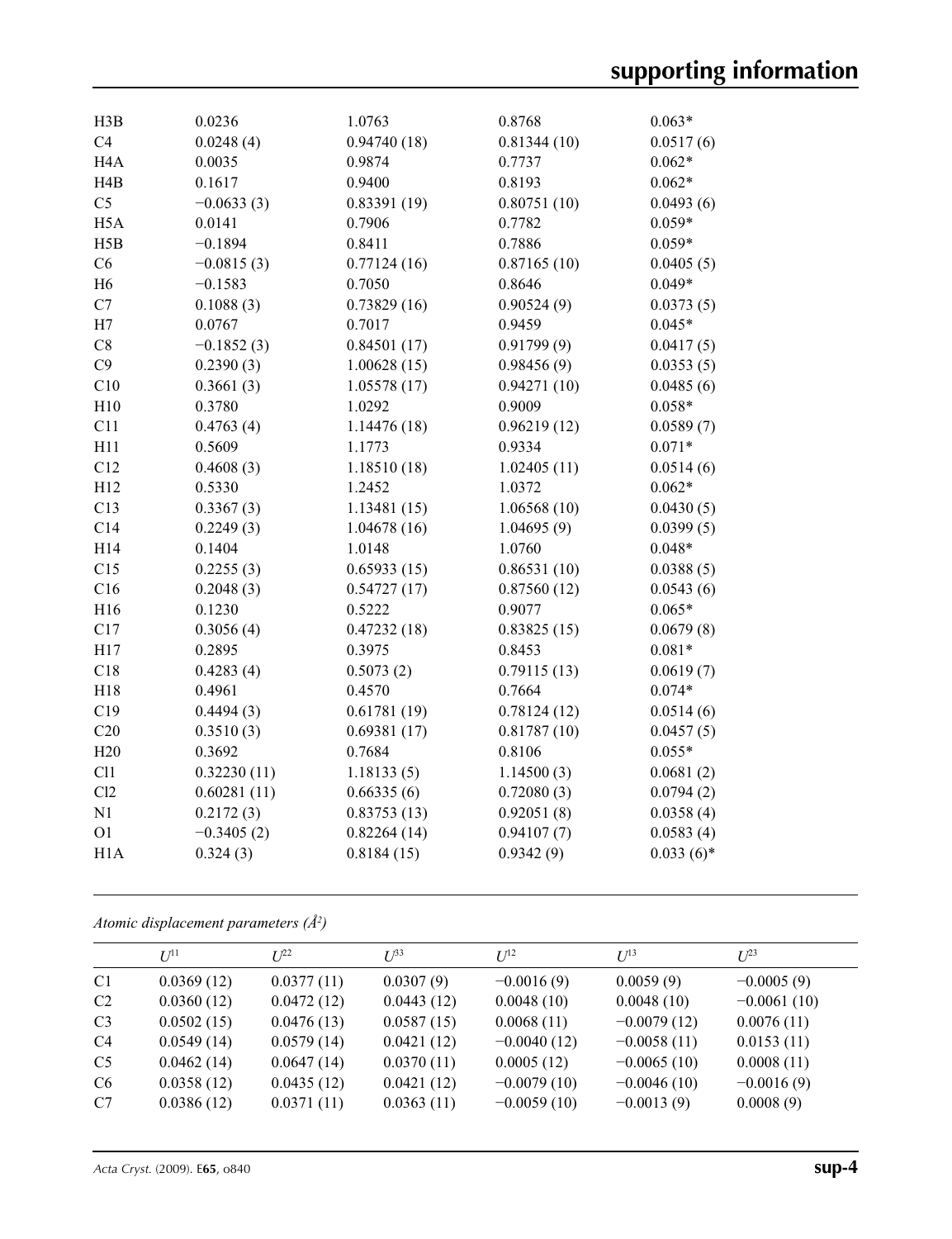| C8              | 0.0307(12) | 0.0577(13) | 0.0366(11) | 0.0013(11)    | $-0.0007(10)$ | 0.0090(10)    |
|-----------------|------------|------------|------------|---------------|---------------|---------------|
| C9              | 0.0347(11) | 0.0353(11) | 0.0359(11) | 0.0048(9)     | 0.0008(9)     | $-0.0016(9)$  |
| C10             | 0.0553(14) | 0.0469(12) | 0.0433(12) | $-0.0088(12)$ | 0.0088(11)    | $-0.0102(10)$ |
| C11             | 0.0656(16) | 0.0530(15) | 0.0580(14) | $-0.0152(13)$ | 0.0154(13)    | $-0.0035(12)$ |
| C12             | 0.0536(15) | 0.0388(12) | 0.0619(15) | $-0.0075(12)$ | $-0.0048(12)$ | $-0.0081(11)$ |
| C13             | 0.0500(13) | 0.0381(11) | 0.0409(11) | 0.0058(10)    | $-0.0065(11)$ | $-0.0082(9)$  |
| C14             | 0.0406(12) | 0.0422(11) | 0.0368(11) | 0.0054(10)    | 0.0017(9)     | 0.0006(9)     |
| C15             | 0.0396(12) | 0.0355(11) | 0.0412(11) | $-0.0008(9)$  | $-0.0085(10)$ | $-0.0074(9)$  |
| C16             | 0.0499(15) | 0.0423(13) | 0.0708(16) | $-0.0074(12)$ | $-0.0046(12)$ | $-0.0040(11)$ |
| C17             | 0.0720(19) | 0.0362(13) | 0.096(2)   | 0.0028(13)    | $-0.0140(17)$ | $-0.0134(13)$ |
| C18             | 0.0565(16) | 0.0550(16) | 0.0743(18) | 0.0137(13)    | $-0.0127(15)$ | $-0.0296(14)$ |
| C19             | 0.0460(14) | 0.0588(15) | 0.0494(13) | 0.0060(11)    | $-0.0049(11)$ | $-0.0193(11)$ |
| C <sub>20</sub> | 0.0507(13) | 0.0386(11) | 0.0477(12) | 0.0012(11)    | $-0.0006(11)$ | $-0.0109(10)$ |
| C <sub>11</sub> | 0.0959(5)  | 0.0649(4)  | 0.0435(3)  | $-0.0048(4)$  | $-0.0084(3)$  | $-0.0171(3)$  |
| Cl <sub>2</sub> | 0.0814(5)  | 0.0891(5)  | 0.0675(4)  | 0.0069(4)     | 0.0235(4)     | $-0.0261(4)$  |
| N <sub>1</sub>  | 0.0305(10) | 0.0393(9)  | 0.0376(9)  | 0.0018(9)     | $-0.0019(8)$  | $-0.0052(8)$  |
| O <sub>1</sub>  | 0.0363(9)  | 0.0793(11) | 0.0593(10) | $-0.0063(9)$  | 0.0087(8)     | 0.0071(9)     |
|                 |            |            |            |               |               |               |

*Geometric parameters (Å, º)*

| $C1 - N1$      | 1.465(2)   | $C9 - C10$     | 1.382(3)   |
|----------------|------------|----------------|------------|
| $C1 - C9$      | 1.505(3)   | $C9 - C14$     | 1.390(3)   |
| $C1-C2$        | 1.557(3)   | $C10 - C11$    | 1.390(3)   |
| $Cl-H1$        | 0.9800     | $C10 - H10$    | 0.9300     |
| $C2-C8$        | 1.493(3)   | $C11 - C12$    | 1.380(3)   |
| $C2-C3$        | 1.546(3)   | $C11 - H11$    | 0.9300     |
| $C2-H2$        | 0.9800     | $C12 - C13$    | 1.369(3)   |
| $C3-C4$        | 1.520(3)   | $C12 - H12$    | 0.9300     |
| $C3$ —H $3A$   | 0.9700     | $C13 - C14$    | 1.383(3)   |
| $C3 - H3B$     | 0.9700     | $C13 - C11$    | 1.745(2)   |
| $C4 - C5$      | 1.518(3)   | $C14 - H14$    | 0.9300     |
| $C4 - H4A$     | 0.9700     | $C15 - C16$    | 1.389(3)   |
| $C4 - H4B$     | 0.9700     | $C15 - C20$    | 1.385(3)   |
| $C5-C6$        | 1.541(3)   | $C16 - C17$    | 1.390(3)   |
| $C5 - H5A$     | 0.9700     | $C16 - H16$    | 0.9300     |
| $C5 - H5B$     | 0.9700     | $C17 - C18$    | 1.370(4)   |
| $C6-C8$        | 1.503(3)   | $C17 - H17$    | 0.9300     |
| $C6-C7$        | 1.556(3)   | $C18 - C19$    | 1.369(3)   |
| $C6 - H6$      | 0.9800     | $C18 - H18$    | 0.9300     |
| $C7 - N1$      | 1.462(3)   | $C19 - C20$    | 1.382(3)   |
| $C7 - C15$     | 1.510(3)   | $C19 - C12$    | 1.742(3)   |
| $C7 - H7$      | 0.9800     | $C20 - H20$    | 0.9300     |
| $C8 - O1$      | 1.218(2)   | $N1 - H1A$     | 0.83(2)    |
| $N1-C1-C9$     | 111.35(16) | $O1 - C8 - C2$ | 124.5(2)   |
| $N1-C1-C2$     | 108.66(16) | $O1 - C8 - C6$ | 123.3(2)   |
| $C9 - C1 - C2$ | 113.05(16) | $C2-C8-C6$     | 112.28(17) |
| $N1-C1-H1$     | 107.9      | $C10-C9-C14$   | 118.52(19) |
|                |            |                |            |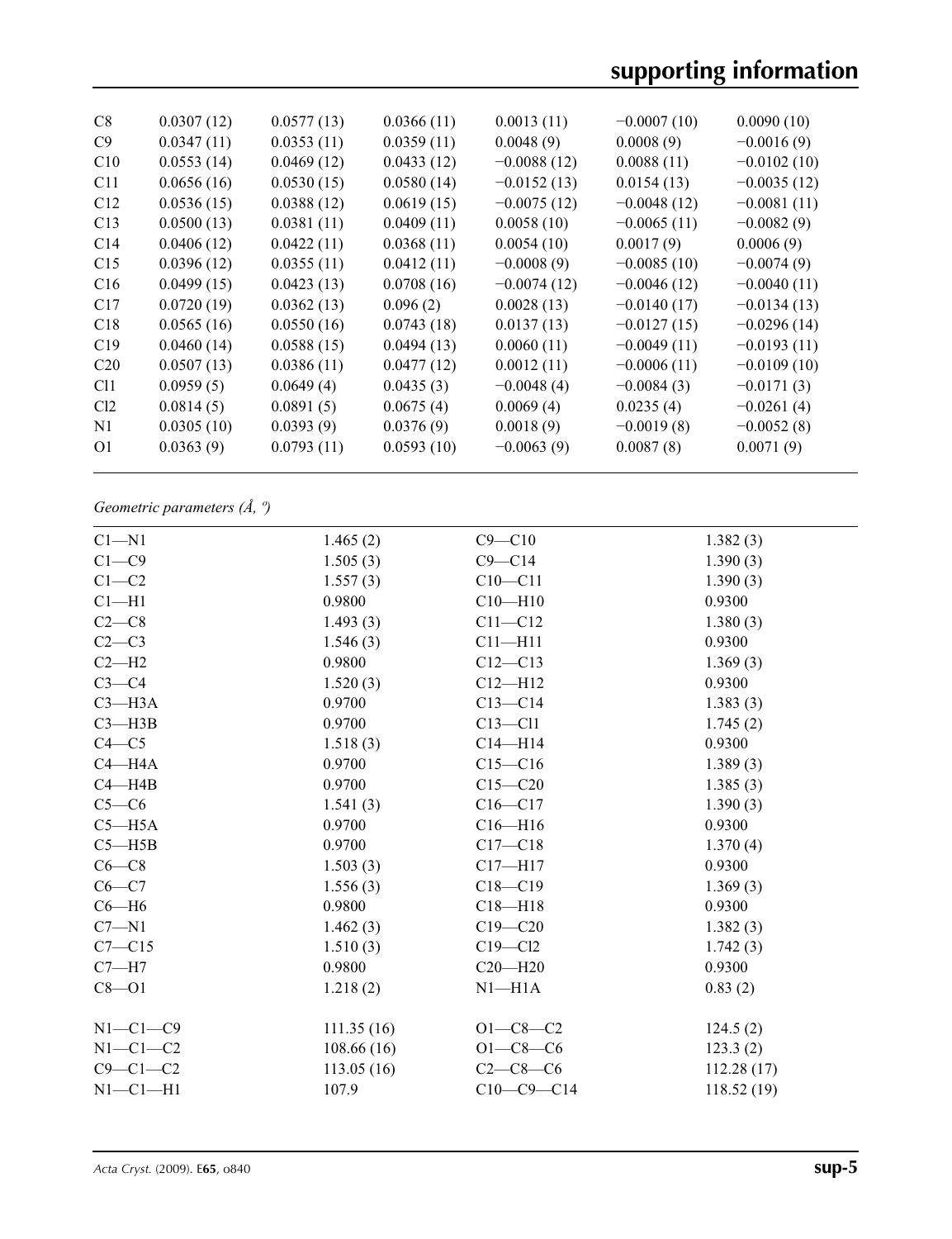| $C9 - C1 - H1$      | 107.9         | $C10-C9-C1$             | 122.25(18)    |
|---------------------|---------------|-------------------------|---------------|
| $C2-C1-H1$          | 107.9         | $C14-C9-C1$             | 119.23(18)    |
| $C8-C2-C3$          | 107.59(18)    | $C9 - C10 - C11$        | 120.9(2)      |
| $C8-C2-C1$          | 107.01(16)    | $C9 - C10 - H10$        | 119.5         |
| $C3-C2-C1$          | 116.25(17)    | $C11 - C10 - H10$       | 119.5         |
| $C8-C2-H2$          | 108.6         | $C12 - C11 - C10$       | 120.3(2)      |
| $C3-C2-H2$          | 108.6         | $C12 - C11 - H11$       | 119.8         |
| $C1-C2-H2$          | 108.6         | $C10-C11-H11$           | 119.8         |
| $C4-C3-C2$          | 113.96(17)    | $C13 - C12 - C11$       | 118.6(2)      |
| $C4-C3-H3A$         | 108.8         | $C13 - C12 - H12$       | 120.7         |
| $C2-C3-H3A$         | 108.8         | $C11 - C12 - H12$       | 120.7         |
| $C4 - C3 - H3B$     | 108.8         | $C12-C13-C14$           | 121.8(2)      |
|                     |               |                         |               |
| $C2-C3-H3B$         | 108.8         | $C12 - C13 - C11$       | 119.18(17)    |
| НЗА-СЗ-НЗВ          | 107.7         | $C14 - C13 - C11$       | 118.97(16)    |
| $C5-C4-C3$          | 112.78(19)    | $C13-C14-C9$            | 119.79(19)    |
| $C5-C4-H4A$         | 109.0         | $C13 - C14 - H14$       | 120.1         |
| $C3-C4-H4A$         | 109.0         | $C9 - C14 - H14$        | 120.1         |
| $C5-C4-H4B$         | 109.0         | $C16-C15-C20$           | 118.3(2)      |
| $C3-C4-HAB$         | 109.0         | $C16 - C15 - C7$        | 119.01(19)    |
| HA—C4—H4B           | 107.8         | $C20-C15-C7$            | 122.72(18)    |
| $C4-C5-C6$          | 114.49(17)    | $C15-C16-C17$           | 120.4(2)      |
| $C4-C5-H5A$         | 108.6         | $C15-C16-H16$           | 119.8         |
| $C6-C5-H5A$         | 108.6         | $C17 - C16 - H16$       | 119.8         |
| $C4 - C5 - H5B$     | 108.6         | $C18-C17-C16$           | 120.8(2)      |
|                     |               |                         |               |
| $C6-C5-H5B$         | 108.6         | C18-C17-H17             | 119.6         |
| $H5A - C5 - H5B$    | 107.6         | $C16 - C17 - H17$       | 119.6         |
| $C8-C6-C5$          | 107.32(17)    | $C19 - C18 - C17$       | 118.7(2)      |
| $C8-C6-C7$          | 106.25(16)    | $C19 - C18 - H18$       | 120.6         |
| $C5 - C6 - C7$      | 116.39(17)    | $C17 - C18 - H18$       | 120.6         |
| $C8-C6-H6$          | 108.9         | $C18 - C19 - C20$       | 121.5(2)      |
| $C5-C6-H6$          | 108.9         | $C18 - C19 - C12$       | 119.17(19)    |
| $C7-C6-H6$          | 108.9         | $C20 - C19 - C12$       | 119.36(18)    |
| $N1 - C7 - C15$     | 111.44(16)    | $C19 - C20 - C15$       | 120.3(2)      |
| $N1-C7-C6$          | 109.14(16)    | $C19 - C20 - H20$       | 119.9         |
| $C15-C7-C6$         | 112.37(16)    | $C15 - C20 - H20$       | 119.9         |
| $N1-C7-H7$          | 107.9         | $C7 - N1 - C1$          | 112.88(15)    |
| $C15-C7-H7$         | 107.9         | $C7 - N1 - H1A$         |               |
|                     |               |                         | 108.0(14)     |
| $C6-C7-H7$          | 107.9         | $Cl-M1-H1A$             | 113.0(14)     |
|                     |               |                         |               |
| $N1-C1-C2-C8$       | 58.1(2)       | $C1 - C9 - C10 - C11$   | 179.1(2)      |
| $C9 - C1 - C2 - C8$ | $-177.77(16)$ | $C9 - C10 - C11 - C12$  | 0.2(4)        |
| $N1 - C1 - C2 - C3$ | $-62.1(2)$    | $C10-C11-C12-C13$       | 0.8(4)        |
| $C9 - C1 - C2 - C3$ | 62.0(2)       | $C11-C12-C13-C14$       | $-1.3(3)$     |
| $C8 - C2 - C3 - C4$ | $-53.3(2)$    | $C11 - C12 - C13 - C11$ | 177.49 (19)   |
| $C1-C2-C3-C4$       | 66.6(3)       | $C12-C13-C14-C9$        | 0.9(3)        |
| $C2 - C3 - C4 - C5$ | 45.2(3)       | $Cl1 - Cl3 - Cl4 - C9$  | $-177.89(16)$ |
| $C3 - C4 - C5 - C6$ | $-45.3(3)$    | $C10-C9-C14-C13$        | 0.0(3)        |
| $C4 - C5 - C6 - C8$ | 52.9(2)       | $C1 - C9 - C14 - C13$   | $-179.61(17)$ |